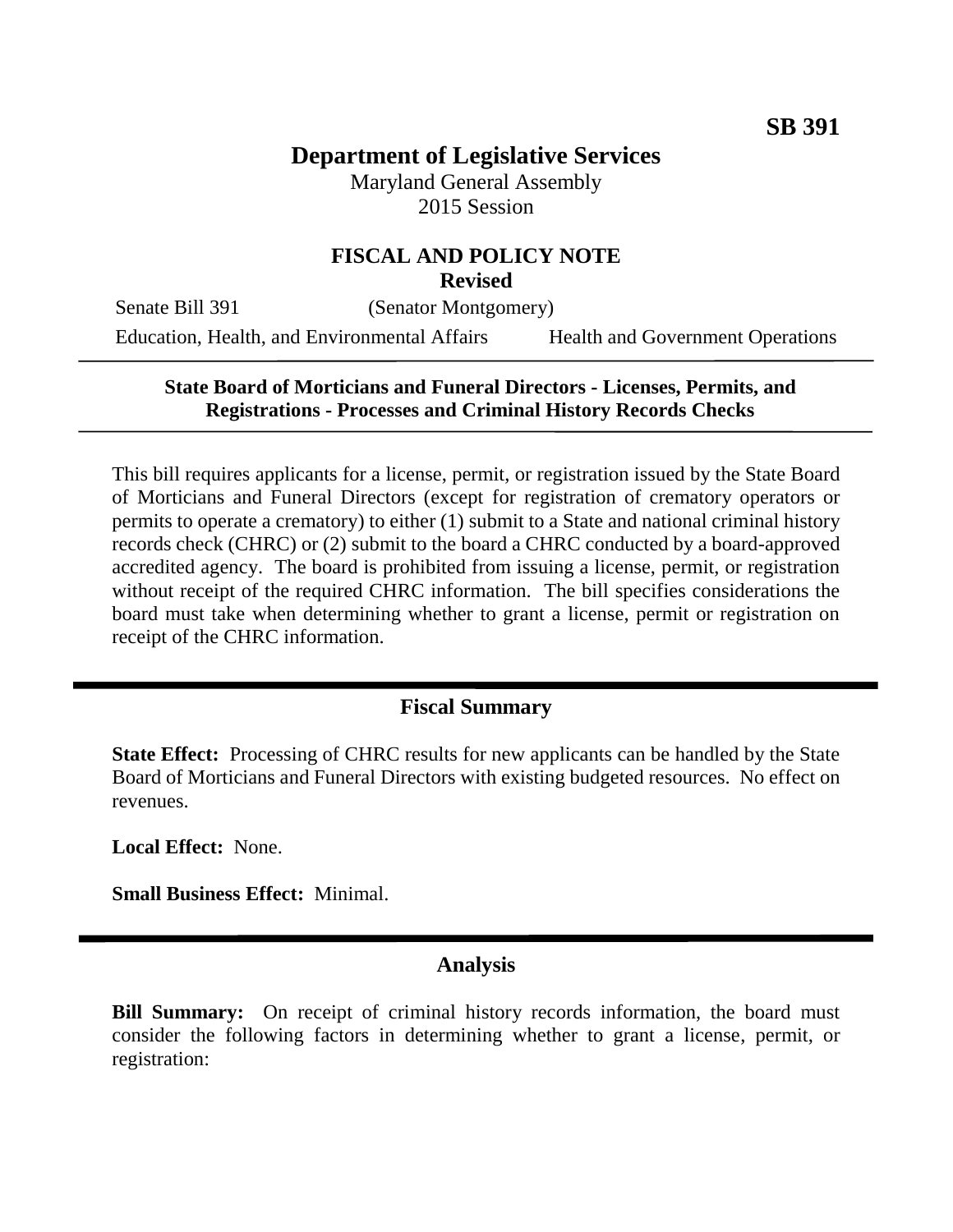- the age at which the crime was committed;
- the circumstances surrounding the crime;
- the length of time that has passed since the crime;
- subsequent work history;
- employment and character references; and
- other evidence that demonstrates whether the applicant poses a threat to public health or safety.

If an applicant chooses to fulfill the CHRC requirement using the Criminal Justice Information System (CJIS), the applicant must apply to CJIS for both a State and national CHRC. An applicant must submit a complete set of fingerprints taken on the required forms, the State criminal history fee, and the processing fee required by the Federal Bureau of Investigation (FBI). CJIS must forward to the board and to the applicant the criminal history record information of the applicant. If an applicant has made three or more attempts at securing legible fingerprints, the board may accept an alternate method of a CHRC as permitted by the director of CJIS and the director of the FBI. Information obtained from CJIS must be confidential, may not be redisseminated, and may be used only for licensing, permitting, or registering purposes. The subject of a CHRC may contest the contents of the printed statement issued by CJIS.

Alternately, an applicant must submit to the board a CHRC conducted by a board-approved, accredited agency.

The bill's provisions do not apply to the registration of crematory operators or issuance of permits for operating crematories.

**Current Law/Background:** The board licenses morticians and funeral directors, apprentices, surviving spouses, executors, pre-need trustees, corporations (under limited circumstances), and funeral establishments. None of these licensees is required to submit to CHRC's prior to licensure. The board permits the owners of mortuary transport services and registers individual transporter employees of a mortuary transport service. Prior to registration, transporters must submit to a CHRC. However, mortuary transport service permittees are not required to submit to a CHRC.

As shown in **Exhibit 1**, nine health occupations boards currently require CHRCs; all but two upon initial application only. The State Board of Professional Counselors and Therapists requires subsequent CHRCs every 6 years upon renewal, while the State Board of Nursing requires subsequent CHRCs at least once every 12 years upon renewal. With the exception of registered pharmacy technicians, both a State and national check are required for all noted professions. No other health occupations board permits the option of a CHRC conducted by an accredited agency.

SB 391/ Page 2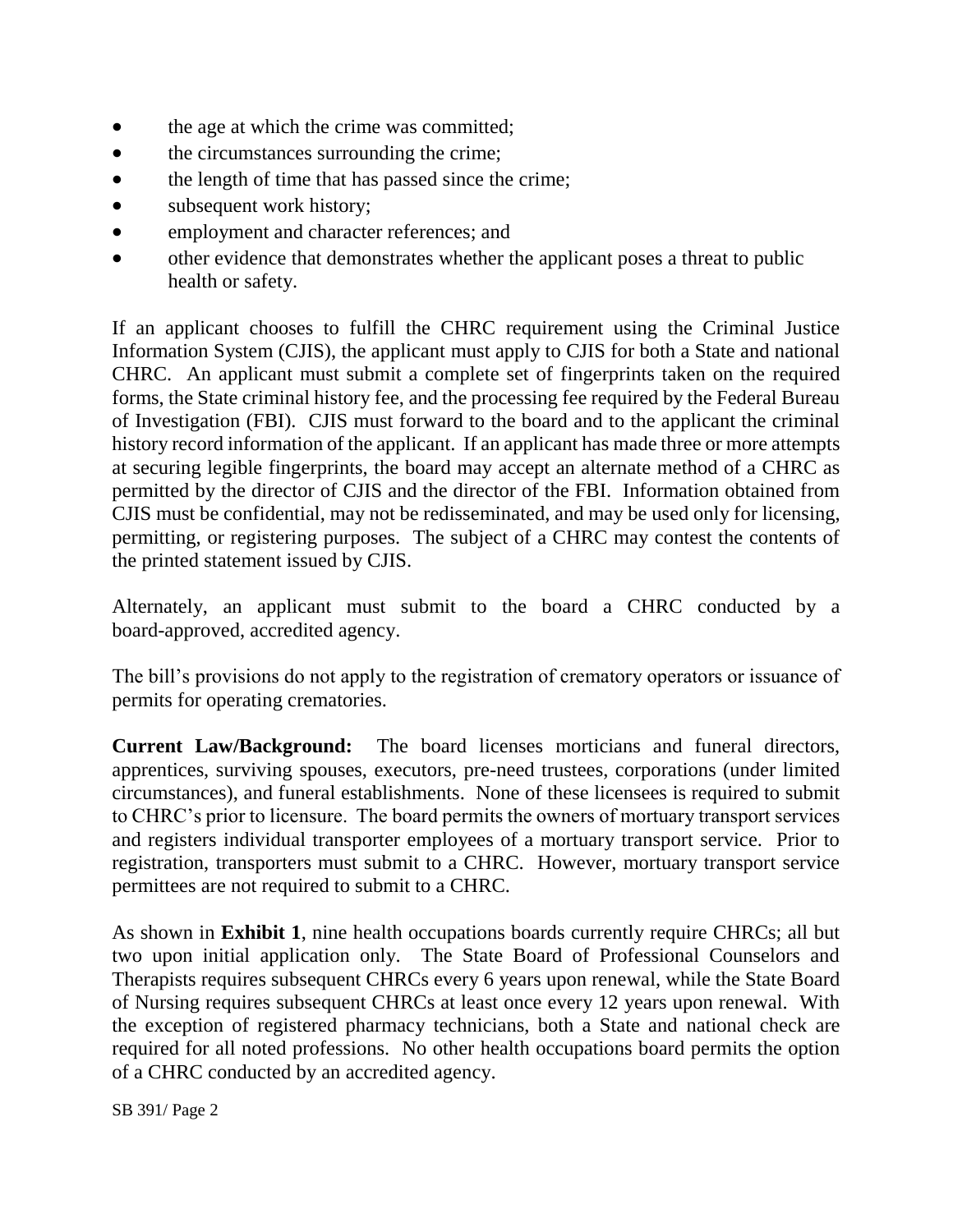Some corporate funeral establishments already conduct criminal background investigations on employees through agencies accredited by the National Association of Professional Background Screeners.

| <b>Board</b>                                | <b>Occupation(s)</b>                                        |
|---------------------------------------------|-------------------------------------------------------------|
| Chiropractic and Massage Therapy            | Chiropractors <sup>1</sup>                                  |
|                                             | Massage Therapists <sup>1</sup>                             |
|                                             | Massage Practitioners <sup>1</sup>                          |
| <b>Morticians and Funeral Directors</b>     | Mortuary Transport Service Providers <sup>2</sup>           |
| <b>Nursing</b>                              | Registered Nurses <sup>3</sup>                              |
|                                             | Licensed Practical Nurses <sup>3</sup>                      |
|                                             | Certified Nursing Assistants <sup>3</sup>                   |
|                                             | Electrologists <sup>3</sup>                                 |
| Pharmacy                                    | Registered Pharmacy Technicians <sup>4</sup>                |
|                                             | <b>Wholesale Pharmaceutical Distributors</b>                |
| Physical Therapy                            | Physical Therapists <sup>1</sup>                            |
|                                             | Physical Therapy Assistants <sup>1</sup>                    |
| Professional Counselors and Therapists      | All applicants for licensure or certification <sup>5</sup>  |
| Examiners of Psychologists                  | Licensed Psychologists                                      |
| <b>Residential Child Care Professionals</b> | Program Administrators                                      |
|                                             | Residential Child and Youth Care Practitioners <sup>6</sup> |
| <b>Social Work Examiners</b>                | Licensed Bachelor Social Workers <sup>7</sup>               |
|                                             | Licensed Certified Social Workers <sup>7</sup>              |
|                                             | Licensed Certified Social Workers-Clinical <sup>7</sup>     |
|                                             |                                                             |

## **Exhibit 1 Health Occupations Required to Obtain Criminal History Records Checks**

<sup>1</sup> Per Chapter 598 of 2014.

<sup>2</sup>Certification began in 2013.

<sup>3</sup> Subsequent criminal history records checks are required upon renewal at least once every 12 years.

<sup>4</sup>State-only check required.

<sup>5</sup>Per Chapter 348 of 2013; subsequent criminal history records checks are required every six years.

<sup>6</sup>Certification is not required until October 1, 2015.

7Per Chapter 391 of 2013.